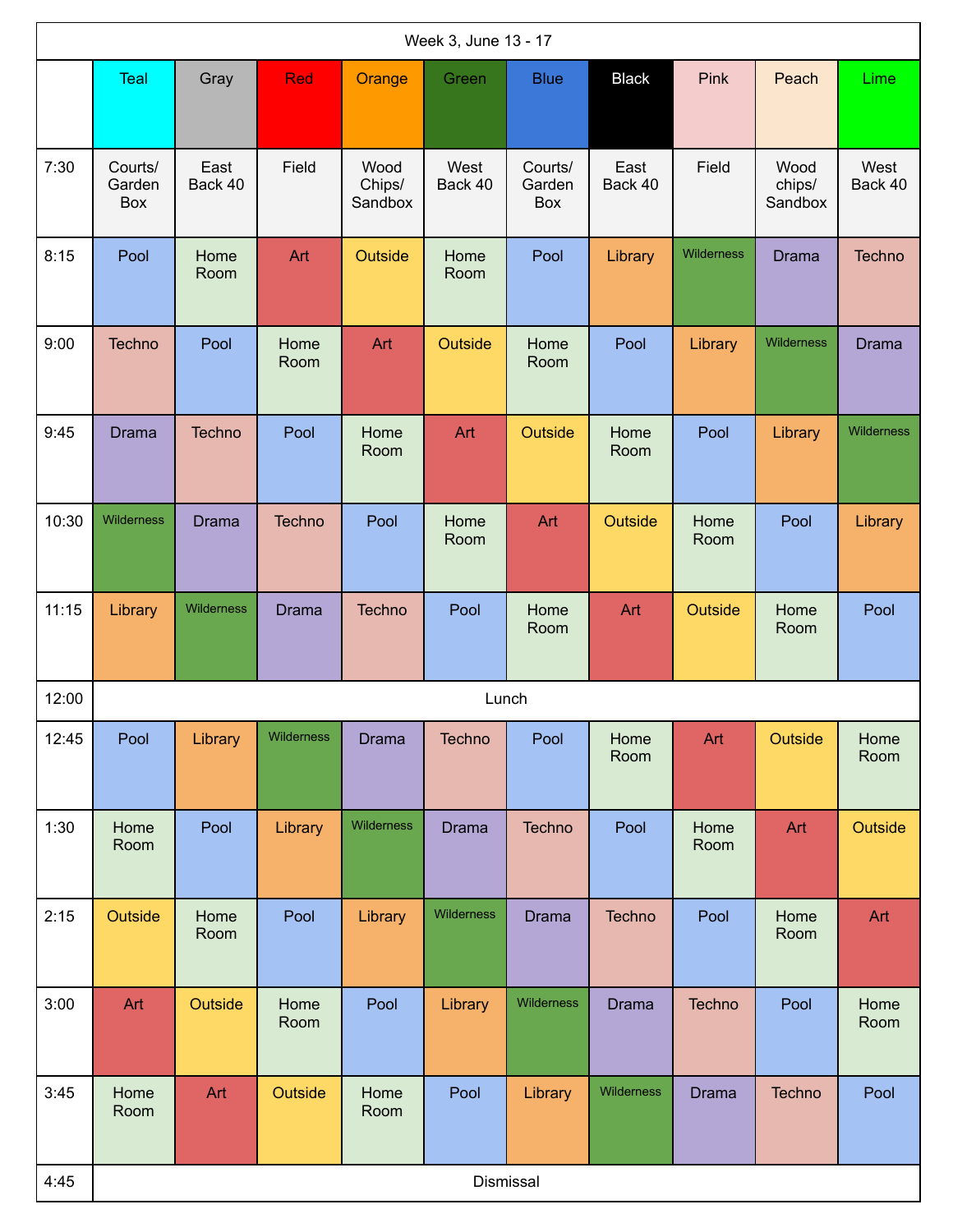|       | Week 4, June 20 - 24<br>Lime<br>Pink<br><b>Teal</b><br><b>Red</b><br><b>Blue</b><br><b>Black</b><br>Gray<br>Green |                 |               |                           |                 |                          |                 |              |                           |                 |
|-------|-------------------------------------------------------------------------------------------------------------------|-----------------|---------------|---------------------------|-----------------|--------------------------|-----------------|--------------|---------------------------|-----------------|
|       |                                                                                                                   |                 |               |                           | Orange          |                          |                 |              |                           | Peach           |
| 7:30  | Courts/<br>Garden<br>Box                                                                                          | East<br>Back 40 | Field         | Wood<br>Chips/<br>Sandbox | West<br>Back 40 | Courts/<br>Garden<br>Box | East<br>Back 40 | Field        | Wood<br>chips/<br>Sandbox | West<br>Back 40 |
| 8:15  | Pool                                                                                                              | Home<br>Room    | Art           | Outside                   | Home<br>Room    | Pool                     | Library         | Wilderness   | <b>Drama</b>              | Techno          |
| 9:00  | Techno                                                                                                            | Pool            | Home<br>Room  | Art                       | Outside         | Home<br>Room             | Pool            | Library      | Wilderness                | <b>Drama</b>    |
| 9:45  | <b>Drama</b>                                                                                                      | <b>Techno</b>   | Pool          | Home<br>Room              | Art             | Outside                  | Home<br>Room    | Pool         | Library                   | Wilderness      |
| 10:30 | Wilderness                                                                                                        | <b>Drama</b>    | <b>Techno</b> | Pool                      | Home<br>Room    | Art                      | Outside         | Home<br>Room | Pool                      | Library         |
| 11:15 | Library                                                                                                           | Wilderness      | <b>Drama</b>  | Techno                    | Pool            | Home<br>Room             | Art             | Outside      | Home<br>Room              | Pool            |
| 12:00 |                                                                                                                   |                 |               |                           |                 | Lunch                    |                 |              |                           |                 |
| 12:45 | Pool                                                                                                              | Library         | Wilderness    | <b>Drama</b>              | Techno          | Pool                     | Home<br>Room    | Art          | Outside                   | Home<br>Room    |
| 1:30  | Home<br>Room                                                                                                      | Pool            | Library       | Wilderness                | <b>Drama</b>    | Techno                   | Pool            | Home<br>Room | Art                       | Outside         |
| 2:15  | Outside                                                                                                           | Home<br>Room    | Pool          | Library                   | Wilderness      | <b>Drama</b>             | <b>Techno</b>   | Pool         | Home<br>Room              | Art             |
| 3:00  | Art                                                                                                               | Outside         | Home<br>Room  | Pool                      | Library         | Wilderness               | <b>Drama</b>    | Techno       | Pool                      | Home<br>Room    |
| 3:45  | Home<br>Room                                                                                                      | Art             | Outside       | Home<br>Room              | Pool            | Library                  | Wilderness      | <b>Drama</b> | Techno                    | Pool            |
| 4:45  |                                                                                                                   |                 |               |                           |                 | Dismissal                |                 |              |                           |                 |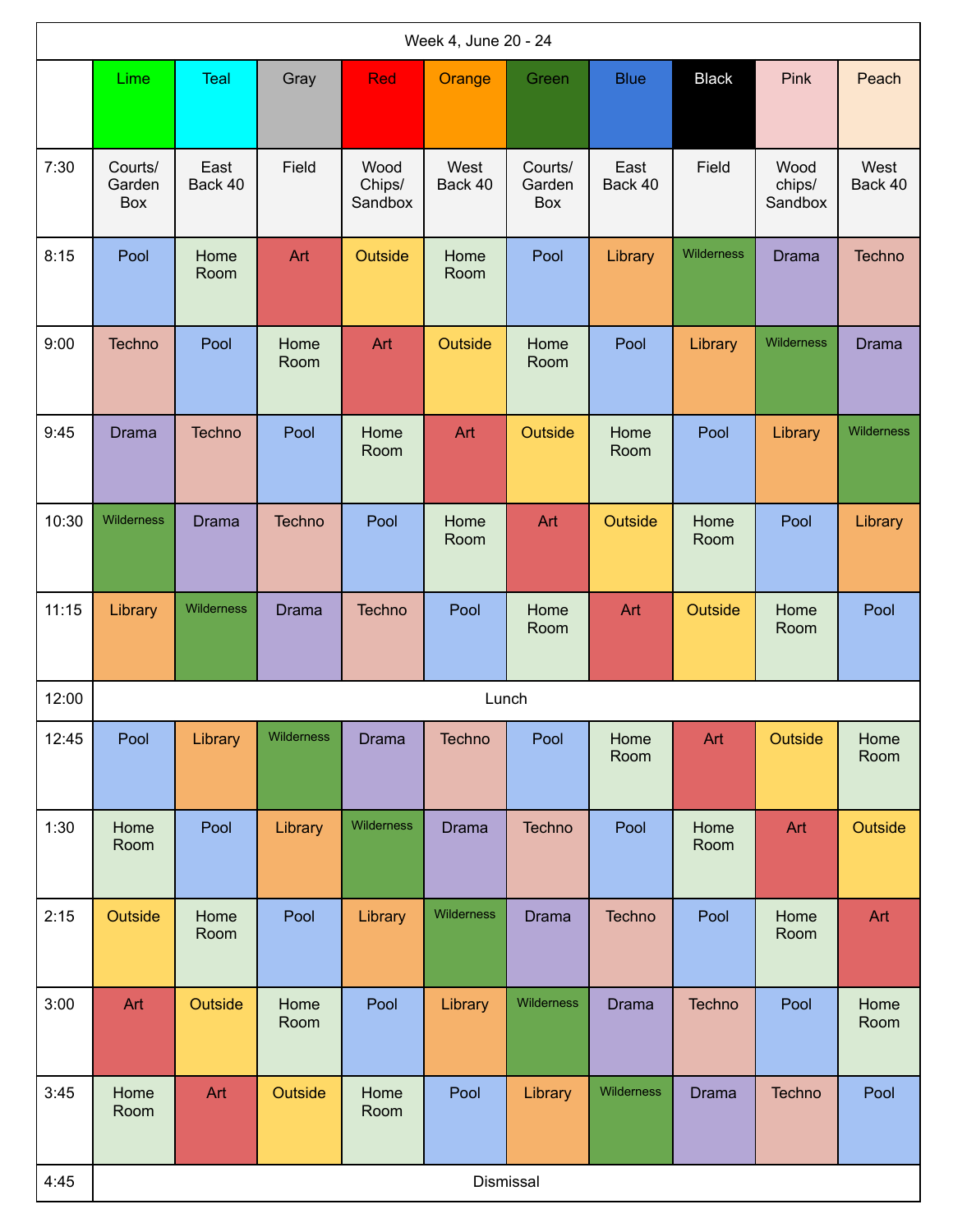|       | Week 5, June 27 - July 1 |                 |               |                           |                 |                          |                 |              |                           |                 |  |
|-------|--------------------------|-----------------|---------------|---------------------------|-----------------|--------------------------|-----------------|--------------|---------------------------|-----------------|--|
|       | Peach                    | Lime            | Teal          | Gray                      | <b>Red</b>      | Orange                   | Green           | <b>Blue</b>  | <b>Black</b>              | Pink            |  |
| 7:30  | Courts/<br>Garden<br>Box | East<br>Back 40 | Field         | Wood<br>Chips/<br>Sandbox | West<br>Back 40 | Courts/<br>Garden<br>Box | East<br>Back 40 | Field        | Wood<br>chips/<br>Sandbox | West<br>Back 40 |  |
| 8:15  | Pool                     | Home<br>Room    | Art           | Outside                   | Home<br>Room    | Pool                     | Library         | Wilderness   | <b>Drama</b>              | Techno          |  |
| 9:00  | Techno                   | Pool            | Home<br>Room  | Art                       | Outside         | Home<br>Room             | Pool            | Library      | <b>Wilderness</b>         | <b>Drama</b>    |  |
| 9:45  | <b>Drama</b>             | <b>Techno</b>   | Pool          | Home<br>Room              | Art             | Outside                  | Home<br>Room    | Pool         | Library                   | Wilderness      |  |
| 10:30 | Wilderness               | <b>Drama</b>    | <b>Techno</b> | Pool                      | Home<br>Room    | Art                      | Outside         | Home<br>Room | Pool                      | Library         |  |
| 11:15 | Library                  | Wilderness      | <b>Drama</b>  | Techno                    | Pool            | Home<br>Room             | Art             | Outside      | Home<br>Room              | Pool            |  |
| 12:00 |                          |                 |               |                           | Lunch           |                          |                 |              |                           |                 |  |
| 12:45 | Pool                     | Library         | Wilderness    | <b>Drama</b>              | Techno          | Pool                     | Home<br>Room    | Art          | Outside                   | Home<br>Room    |  |
| 1:30  | Home<br>Room             | Pool            | Library       | Wilderness                | <b>Drama</b>    | Techno                   | Pool            | Home<br>Room | Art                       | Outside         |  |
| 2:15  | Outside                  | Home<br>Room    | Pool          | Library                   | Wilderness      | <b>Drama</b>             | <b>Techno</b>   | Pool         | Home<br>Room              | Art             |  |
| 3:00  | Art                      | Outside         | Home<br>Room  | Pool                      | Library         | Wilderness               | <b>Drama</b>    | Techno       | Pool                      | Home<br>Room    |  |
| 3:45  | Home<br>Room             | Art             | Outside       | Home<br>Room              | Pool            | Library                  | Wilderness      | <b>Drama</b> | Techno                    | Pool            |  |
| 4:45  |                          |                 |               |                           |                 | Dismissal                |                 |              |                           |                 |  |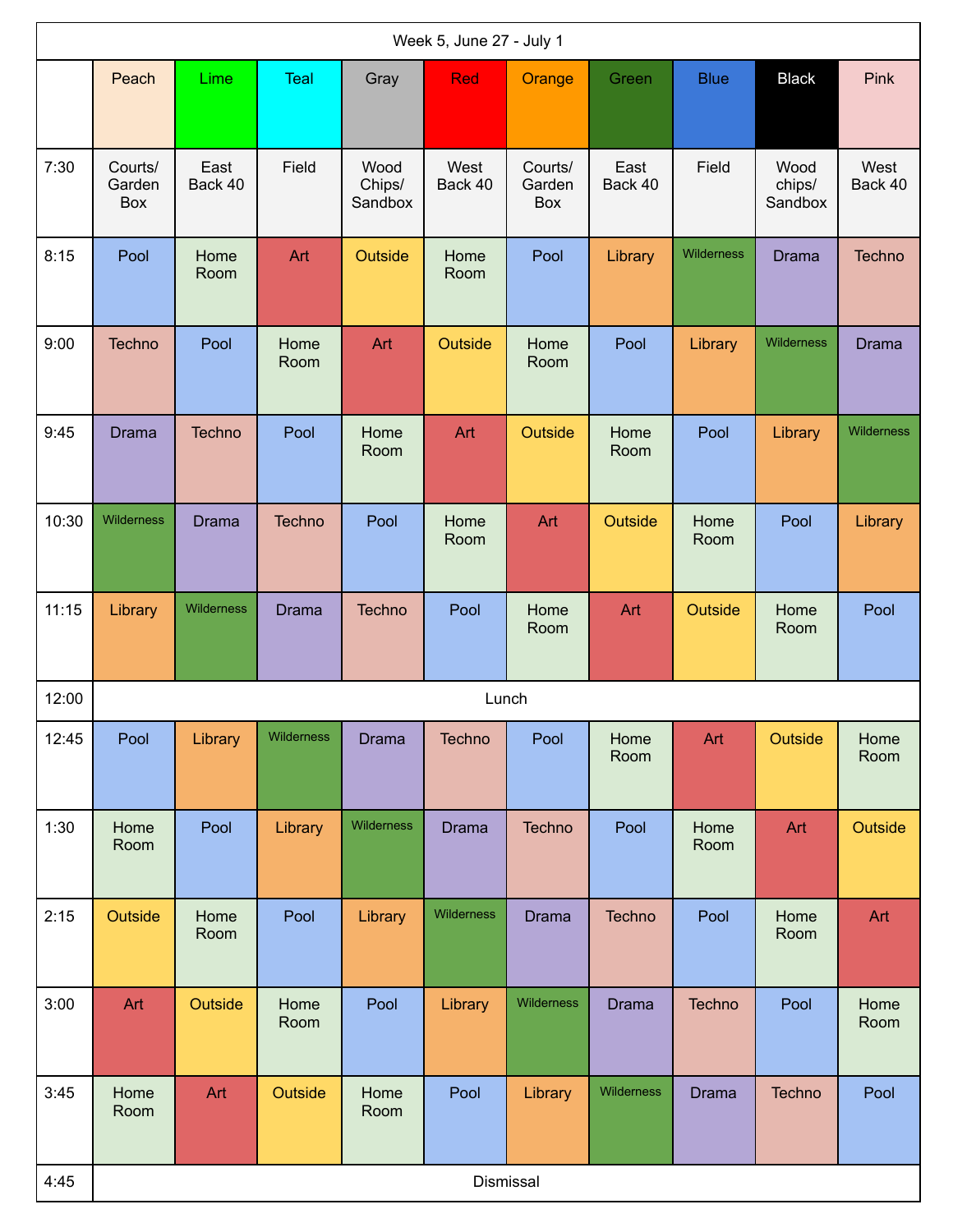|       | Week 6, July 4 - 8<br>Pink<br>Lime<br>Teal<br>Gray<br><b>Red</b><br>Peach<br>Orange<br>Green<br><b>Blue</b> |                 |               |                           |                 |                          |                 |              |                           |                 |  |
|-------|-------------------------------------------------------------------------------------------------------------|-----------------|---------------|---------------------------|-----------------|--------------------------|-----------------|--------------|---------------------------|-----------------|--|
|       |                                                                                                             |                 |               |                           |                 |                          |                 |              |                           | <b>Black</b>    |  |
| 7:30  | Courts/<br>Garden<br>Box                                                                                    | East<br>Back 40 | Field         | Wood<br>Chips/<br>Sandbox | West<br>Back 40 | Courts/<br>Garden<br>Box | East<br>Back 40 | Field        | Wood<br>chips/<br>Sandbox | West<br>Back 40 |  |
| 8:15  | Pool                                                                                                        | Home<br>Room    | Art           | Outside                   | Home<br>Room    | Pool                     | Library         | Wilderness   | <b>Drama</b>              | Techno          |  |
| 9:00  | <b>Techno</b>                                                                                               | Pool            | Home<br>Room  | Art                       | Outside         | Home<br>Room             | Pool            | Library      | Wilderness                | <b>Drama</b>    |  |
| 9:45  | <b>Drama</b>                                                                                                | Techno          | Pool          | Home<br>Room              | Art             | Outside                  | Home<br>Room    | Pool         | Library                   | Wilderness      |  |
| 10:30 | Wilderness                                                                                                  | <b>Drama</b>    | <b>Techno</b> | Pool                      | Home<br>Room    | Art                      | Outside         | Home<br>Room | Pool                      | Library         |  |
| 11:15 | Library                                                                                                     | Wilderness      | <b>Drama</b>  | Techno                    | Pool            | Home<br>Room             | Art             | Outside      | Home<br>Room              | Pool            |  |
| 12:00 |                                                                                                             |                 |               |                           |                 | Lunch                    |                 |              |                           |                 |  |
| 12:45 | Pool                                                                                                        | Library         | Wilderness    | <b>Drama</b>              | Techno          | Pool                     | Home<br>Room    | Art          | Outside                   | Home<br>Room    |  |
| 1:30  | Home<br>Room                                                                                                | Pool            | Library       | Wilderness                | <b>Drama</b>    | <b>Techno</b>            | Pool            | Home<br>Room | Art                       | Outside         |  |
| 2:15  | Outside                                                                                                     | Home<br>Room    | Pool          | Library                   | Wilderness      | <b>Drama</b>             | <b>Techno</b>   | Pool         | Home<br>Room              | Art             |  |
| 3:00  | Art                                                                                                         | Outside         | Home<br>Room  | Pool                      | Library         | Wilderness               | <b>Drama</b>    | Techno       | Pool                      | Home<br>Room    |  |
| 3:45  | Home<br>Room                                                                                                | Art             | Outside       | Home<br>Room              | Pool            | Library                  | Wilderness      | <b>Drama</b> | Techno                    | Pool            |  |
| 4:45  |                                                                                                             |                 |               |                           |                 | Dismissal                |                 |              |                           |                 |  |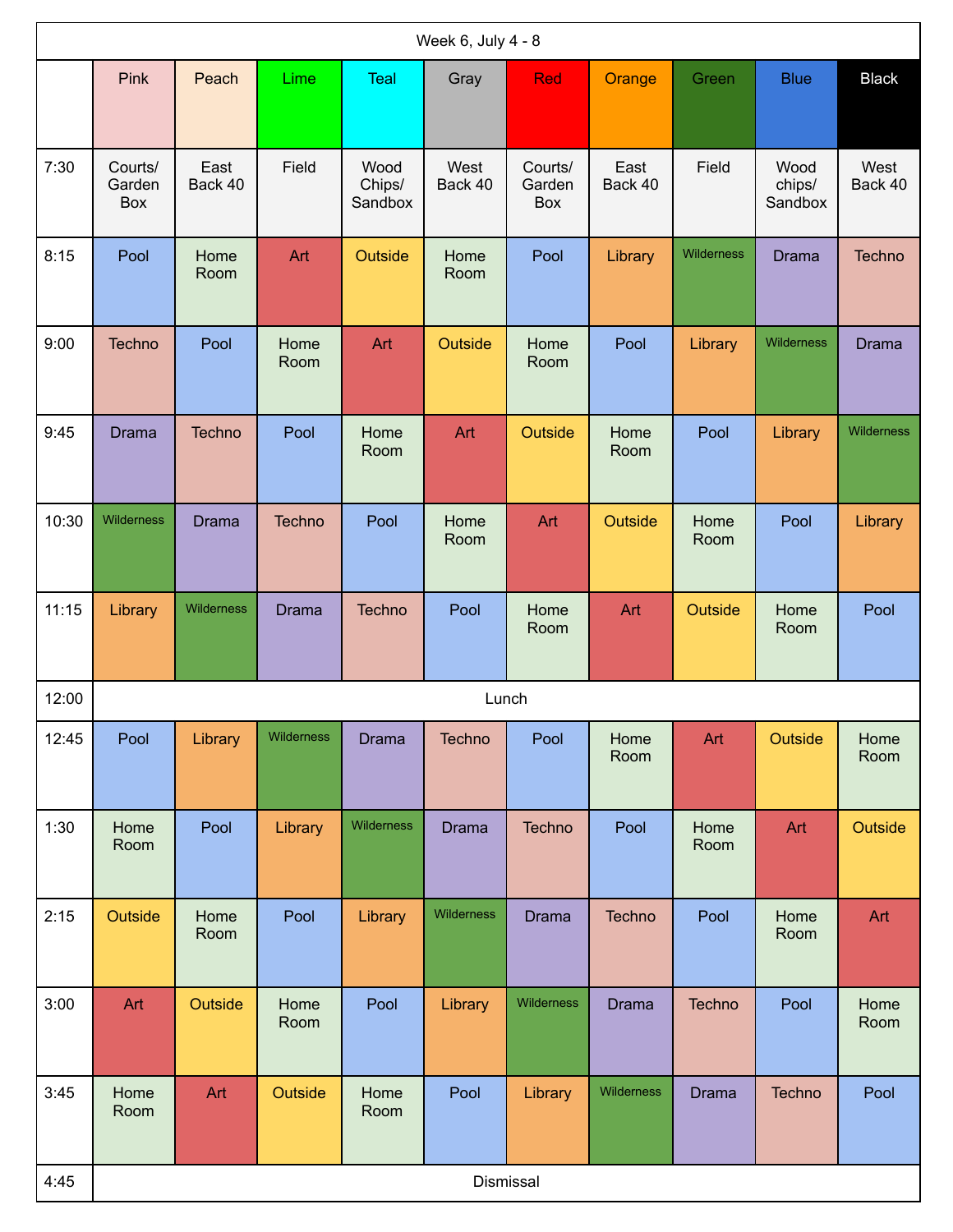|       | Week 7, July 11 - 15     |                 |               |                           |                 |                          |                 |              |                           |                 |  |  |
|-------|--------------------------|-----------------|---------------|---------------------------|-----------------|--------------------------|-----------------|--------------|---------------------------|-----------------|--|--|
|       | <b>Black</b>             | Pink            | Peach         | Lime                      | Teal            | Gray                     | <b>Red</b>      | Orange       | Green                     | <b>Blue</b>     |  |  |
| 7:30  | Courts/<br>Garden<br>Box | East<br>Back 40 | Field         | Wood<br>Chips/<br>Sandbox | West<br>Back 40 | Courts/<br>Garden<br>Box | East<br>Back 40 | Field        | Wood<br>chips/<br>Sandbox | West<br>Back 40 |  |  |
| 8:15  | Pool                     | Home<br>Room    | Art           | Outside                   | Home<br>Room    | Pool                     | Library         | Wilderness   | <b>Drama</b>              | <b>Techno</b>   |  |  |
| 9:00  | <b>Techno</b>            | Pool            | Home<br>Room  | Art                       | Outside         | Home<br>Room             | Pool            | Library      | Wilderness                | Drama           |  |  |
| 9:45  | Drama                    | Techno          | Pool          | Home<br>Room              | Art             | <b>Outside</b>           | Home<br>Room    | Pool         | Library                   | Wilderness      |  |  |
| 10:30 | Wilderness               | <b>Drama</b>    | <b>Techno</b> | Pool                      | Home<br>Room    | Art                      | Outside         | Home<br>Room | Pool                      | Library         |  |  |
| 11:15 | Library                  | Wilderness      | <b>Drama</b>  | Techno                    | Pool            | Home<br>Room             | Art             | Outside      | Home<br>Room              | Pool            |  |  |
| 12:00 |                          |                 |               |                           |                 | Lunch                    |                 |              |                           |                 |  |  |
| 12:45 | Pool                     | Library         | Wilderness    | Drama                     | Techno          | Pool                     | Home<br>Room    | Art          | Outside                   | Home<br>Room    |  |  |
| 1:30  | Home<br>Room             | Pool            | Library       | Wilderness                | <b>Drama</b>    | Techno                   | Pool            | Home<br>Room | Art                       | Outside         |  |  |
| 2:15  | Outside                  | Home<br>Room    | Pool          | Library                   | Wilderness      | <b>Drama</b>             | <b>Techno</b>   | Pool         | Home<br>Room              | Art             |  |  |
| 3:00  | Art                      | Outside         | Home<br>Room  | Pool                      | Library         | Wilderness               | <b>Drama</b>    | Techno       | Pool                      | Home<br>Room    |  |  |
| 3:45  | Home<br>Room             | Art             | Outside       | Home<br>Room              | Pool            | Library                  | Wilderness      | <b>Drama</b> | Techno                    | Pool            |  |  |
| 4:45  |                          |                 |               |                           |                 | Dismissal                |                 |              |                           |                 |  |  |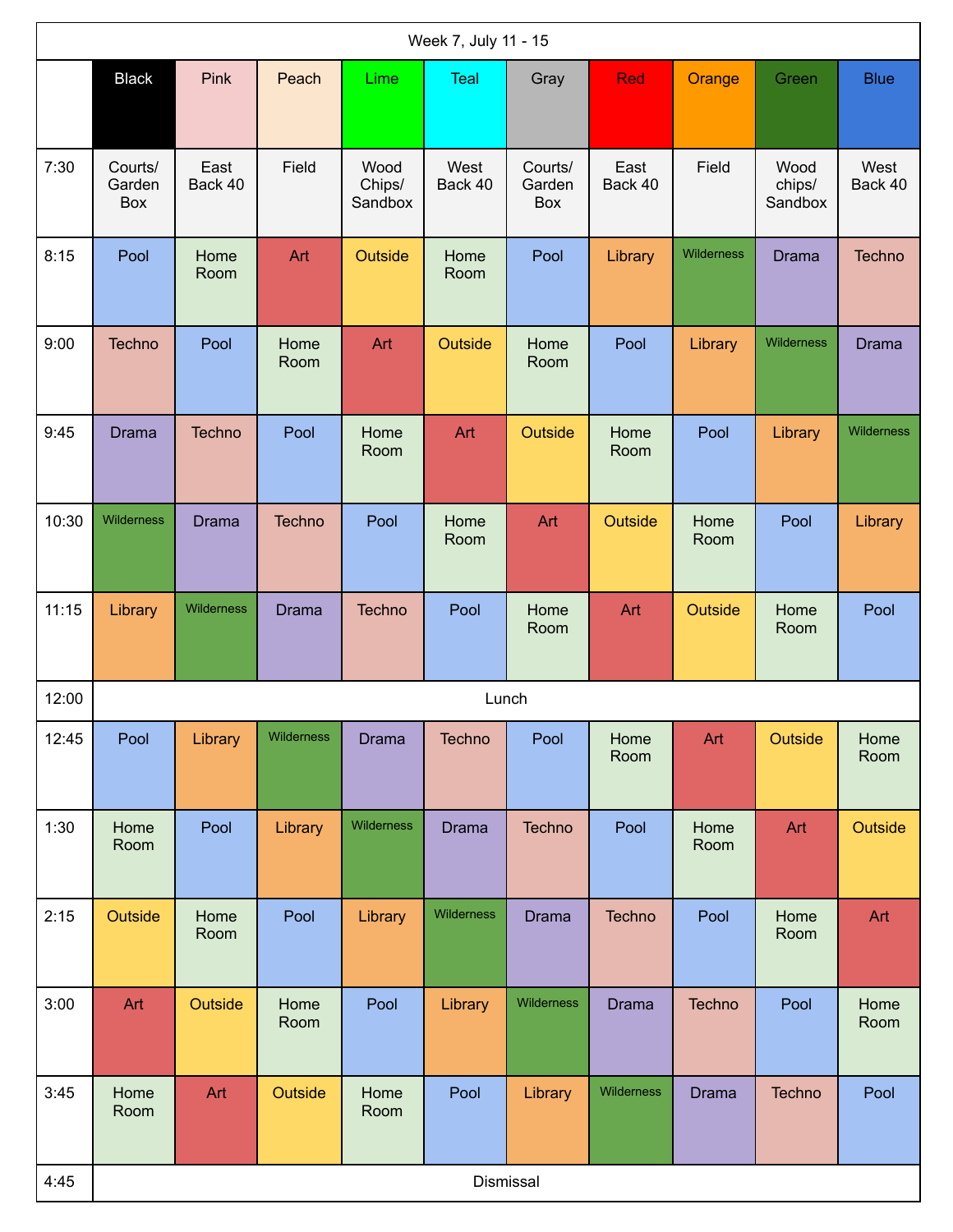|       | Week 8, July 18 - 22     |                 |              |                           |                 |                          |                 |              |                           |                 |  |  |
|-------|--------------------------|-----------------|--------------|---------------------------|-----------------|--------------------------|-----------------|--------------|---------------------------|-----------------|--|--|
|       | <b>Blue</b>              | <b>Black</b>    | Pink         | Peach                     | Lime            | Teal                     | Gray            | <b>Red</b>   | Orange                    | Green           |  |  |
| 7:30  | Courts/<br>Garden<br>Box | East<br>Back 40 | Field        | Wood<br>Chips/<br>Sandbox | West<br>Back 40 | Courts/<br>Garden<br>Box | East<br>Back 40 | Field        | Wood<br>chips/<br>Sandbox | West<br>Back 40 |  |  |
| 8:15  | Pool                     | Home<br>Room    | Art          | Outside                   | Home<br>Room    | Pool                     | Library         | Wilderness   | <b>Drama</b>              | Techno          |  |  |
| 9:00  | Techno                   | Pool            | Home<br>Room | Art                       | Outside         | Home<br>Room             | Pool            | Library      | Wilderness                | <b>Drama</b>    |  |  |
| 9:45  | <b>Drama</b>             | Techno          | Pool         | Home<br>Room              | Art             | Outside                  | Home<br>Room    | Pool         | Library                   | Wilderness      |  |  |
| 10:30 | Wilderness               | <b>Drama</b>    | Techno       | Pool                      | Home<br>Room    | Art                      | Outside         | Home<br>Room | Pool                      | Library         |  |  |
| 11:15 | Library                  | Wilderness      | <b>Drama</b> | Techno                    | Pool            | Home<br>Room             | Art             | Outside      | Home<br>Room              | Pool            |  |  |
| 12:00 |                          |                 |              |                           | Lunch           |                          |                 |              |                           |                 |  |  |
| 12:45 | Pool                     | Library         | Wilderness   | <b>Drama</b>              | Techno          | Pool                     | Home<br>Room    | Art          | Outside                   | Home<br>Room    |  |  |
| 1:30  | Home<br>Room             | Pool            | Library      | Wilderness                | <b>Drama</b>    | <b>Techno</b>            | Pool            | Home<br>Room | Art                       | Outside         |  |  |
| 2:15  | Outside                  | Home<br>Room    | Pool         | Library                   | Wilderness      | <b>Drama</b>             | Techno          | Pool         | Home<br>Room              | Art             |  |  |
| 3:00  | Art                      | Outside         | Home<br>Room | Pool                      | Library         | Wilderness               | <b>Drama</b>    | Techno       | Pool                      | Home<br>Room    |  |  |
| 3:45  | Home<br>Room             | Art             | Outside      | Home<br>Room              | Pool            | Library                  | Wilderness      | <b>Drama</b> | Techno                    | Pool            |  |  |
| 4:45  |                          |                 |              |                           |                 | Dismissal                |                 |              |                           |                 |  |  |